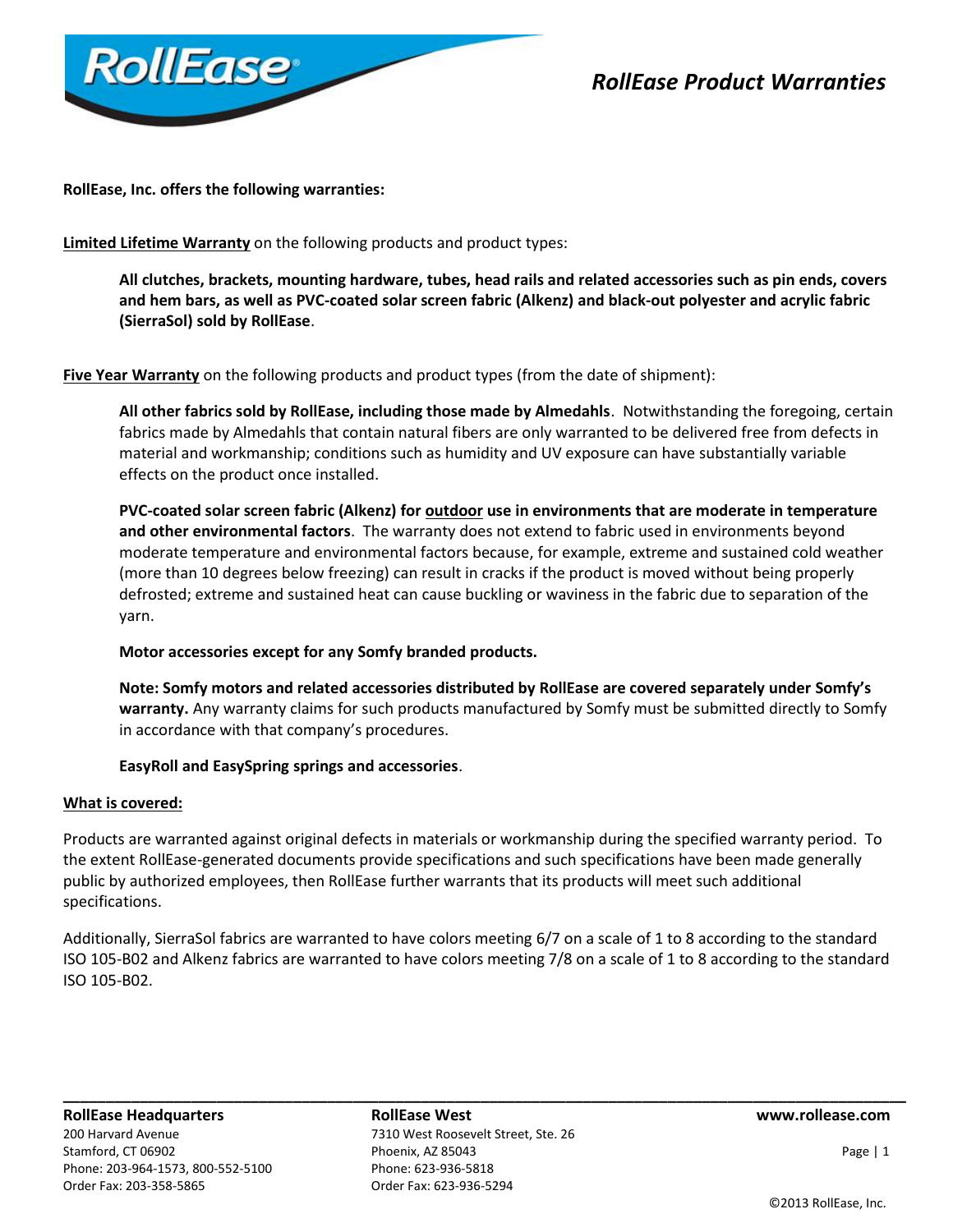

# *RollEase Product Warranties*

# **What is not covered:**

This limited warranty does not cover:

- Conditions or damage caused by abuse, accidents, alterations, misuse or failure to follow instructions for measurement, installation, use, cleaning or maintenance, including those instructions found at the end of this limited warranty.
- Normal wear and tear, including but not limited to fading over the lifetime of the product, deterioration when exposed to sunlight, high humidity or extreme outdoor elements for prolonged periods, and cord failure as a result of wearing out over time.
- Variations in colors from lot to lot (colors may not precisely match samples or previously purchased products).
- Cracking or other instability caused by the folding or creasing of coated fabrics.
- Somfy branded or manufactured products.
- The use of non-fabric components with other components not manufactured by or expressly approved by RollEase as appropriate for use with the RollEase component at issue.
- Products used in exterior environments unless expressly approved for such use.
- Cord loops and bead chains.

## **Who is covered:**

This limited warranty extends only to the original purchaser and is not transferable.

### **RollEase's obligations:**

RollEase's obligations under this limited warranty are limited to, at RollEase's discretion, the repair, replacement or appropriate credit in respect of defective parts or products.

RollEase is not responsible for shipping costs or labor costs associated with measuring, removing or reinstalling products.

RollEase is not responsible for costs associated with import or export duties, broker fees or taxes associated with shipment of replacements.

Repairs or replacements under this limited warranty will be made with like or similar components. If RollEase decides, at its discretion, to issue a credit, it will not exceed the amount of the original purchase price of the components.

### **Limitation of damages:**

THIS LIMITED WARRANTY DOES NOT COVER, AND EXPRESSLY EXCLUDES, ANY AND ALL LIABILITY OF ROLLEASE, WHETHER UNDER THIS LIMITED WARRANTY OR UNDER ANY WARRANTY IMPLIED BY LAW, FOR ANY INDIRECT OR CONSEQUENTIAL DAMAGES. EXCEPT AS EXPRESSLY PROVIDED IN THIS LIMITED WARRANTY, ROLLEASE HEREBY DISCLAIMS ALL WARRANTIES TO THE EXTENT PERMITTED BY LAW. ANY IMPLIED WARRANTIES THAT CANNOT BE DISCLAIMED ARE, TO THE EXTENT PERMITTED BY LAW, LIMITED IN DURATION TO FIVE YEARS.

Some states do not allow the foregoing exclusion or limitation of incidental or consequential damages, so the foregoing limitation or exclusion may not apply to you and you may have other rights available in your state. No person employed by RollEase or otherwise is authorized to extend or alter this limited warranty, with the exception of an officer of the company.

**\_\_\_\_\_\_\_\_\_\_\_\_\_\_\_\_\_\_\_\_\_\_\_\_\_\_\_\_\_\_\_\_\_\_\_\_\_\_\_\_\_\_\_\_\_\_\_\_\_\_\_\_\_\_\_\_\_\_\_\_\_\_\_\_\_\_\_\_\_\_\_\_\_\_\_\_\_\_\_\_\_\_\_\_\_\_\_\_\_\_\_\_\_\_\_\_\_\_\_**

### **RollEase Headquarters RollEase West www.rollease.com**

200 Harvard Avenue 7310 West Roosevelt Street, Ste. 26 Stamford, CT 06902 **Phoenix, AZ 85043** Phoenix, AZ 85043 **Page | 2** Page | 2 Phone: 203-964-1573, 800-552-5100 Phone: 623-936-5818 Order Fax: 203-358-5865 Order Fax: 623-936-5294